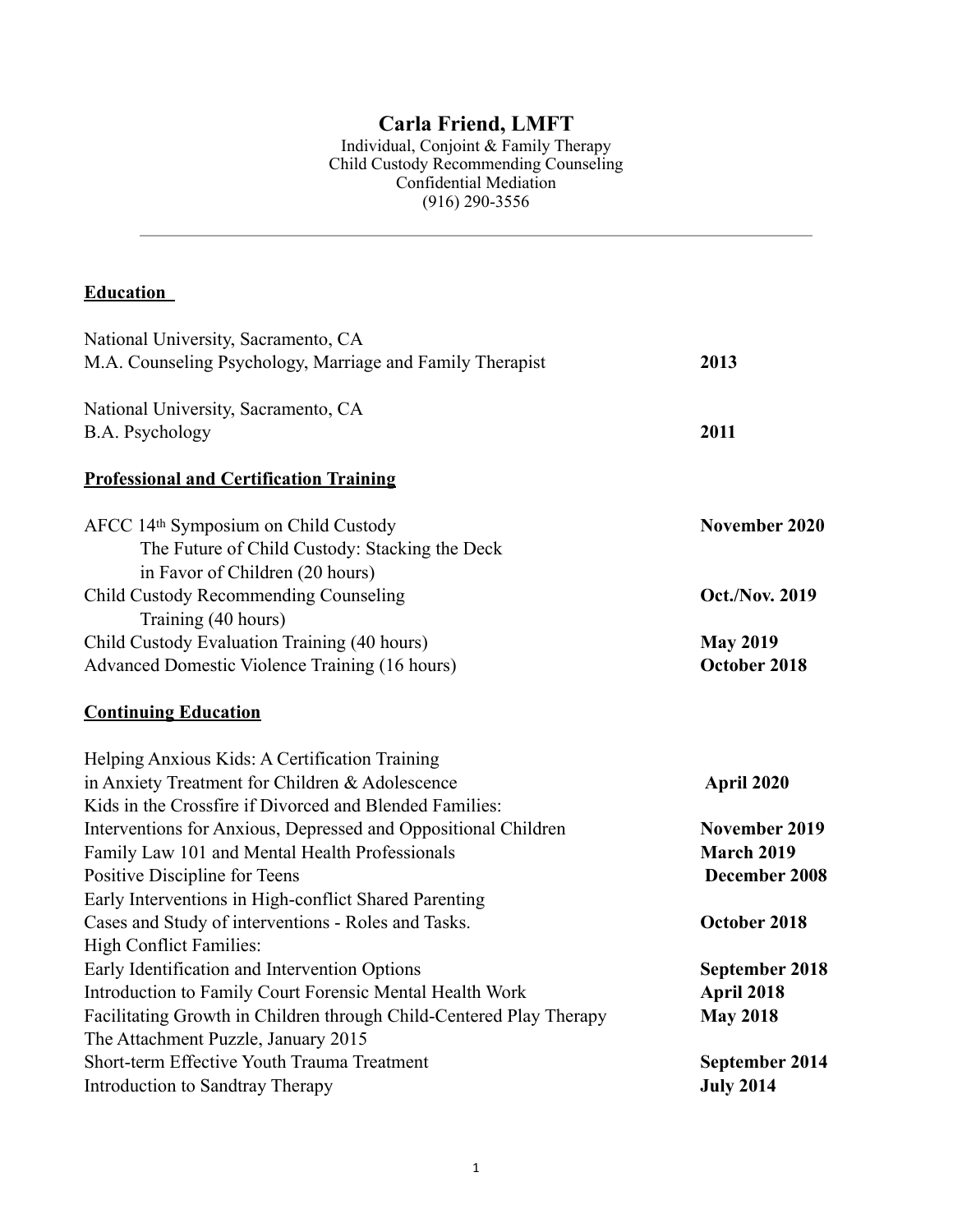### **Clinical Experience**

#### **Licensed Marriage and Family Therapist: 2018 to Present**

My private practice has been focused on providing therapy for adults, children, adolescents, teens, families and divorced or divorcing couples. I work with a variety of clinical issues not limited to high conflict custody cases, co parenting, reunification, parenting, divorce recovery, and anxiety. I provide confidential mediation services for parents looking to resolve parenting plan issues. I also provide services for Victims of Crime cases.

Special Areas of Interest and Expertise Children, adolescence and teens (navigating social and emotional issues during divorce) Coparenting and Parallel Parenting Healthy Boundaries (setting and holding) Children (ages 9 and up), Adolescents and Teens Parenting through divorce and beyond Post divorce therapy

Please note the following are not currently in my practice: 3111 and 3118 Evaluations Addiction

| <b>Qualified Private Child Custody Recommending Counselor:</b> | <b>2020</b> |
|----------------------------------------------------------------|-------------|
| <b>Qualified 3111 Child Custody Evaluator:</b>                 | 2021        |

## **Subject Fluency**

High Conflict Custody Cases Mediation Prep Family Systems Children and Divorce Blended Families Parenting Step-parenting Co Parent Counseling Conflict Resolution Child Therapy Parenting Adolescences and Teens Divorce Healing and Recovery